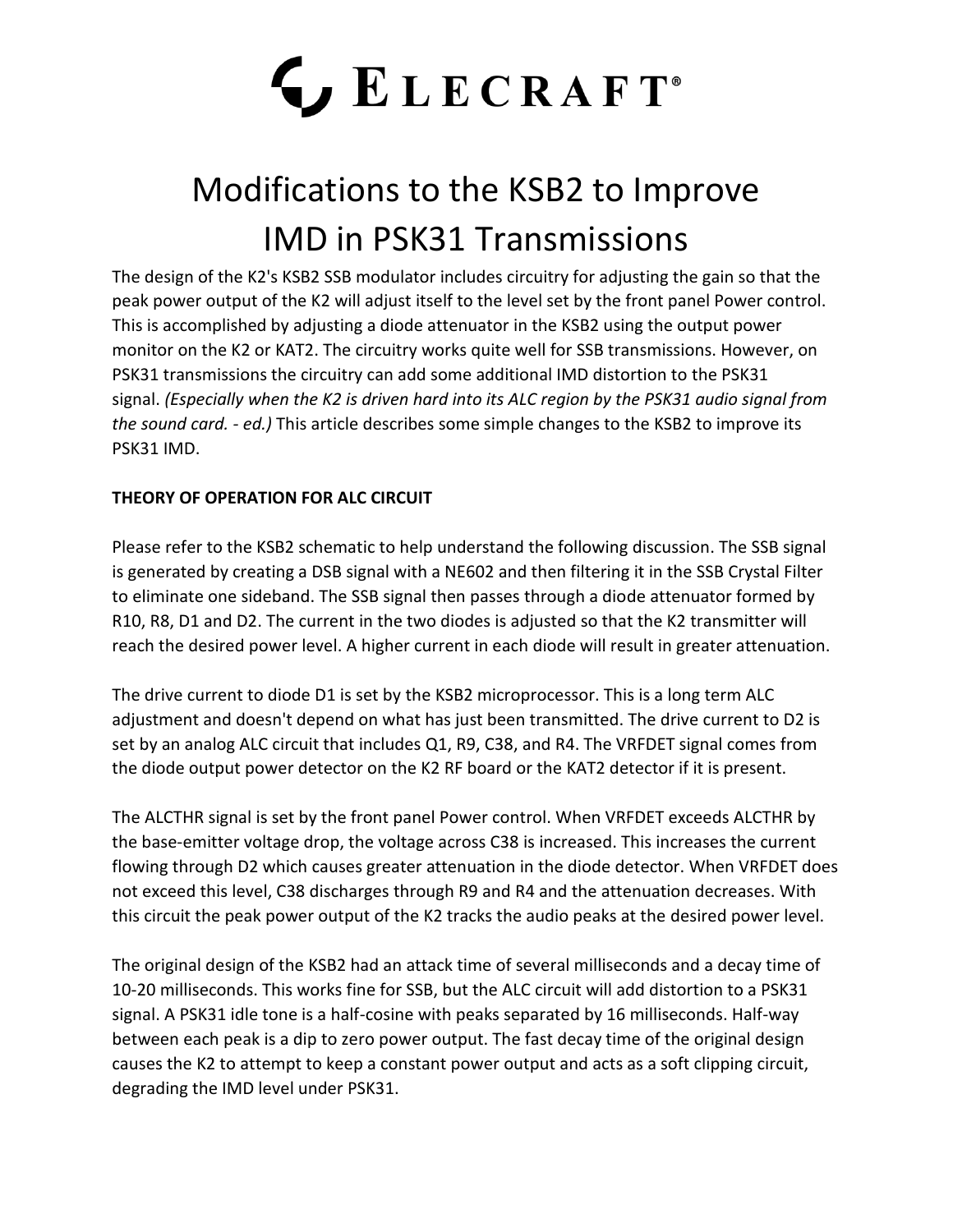

The changes to the circuit significantly increase the ALC decay time constant by changing the values of C38, R9, and R4. Additionally, the value of R7 is changed so that the computer controlled ALC has a more linear range of control which increases the ALC loop stability. The modified circuit still has an attack time of several milliseconds, but the decay time has been increased to 500 milliseconds. This is more than adequate for PSK31 signals, and would even work if slower versions of PSK31 are created.

#### **MODIFICATION INSTRUCTIONS FOR KSB2**

This set of changes has been thoroughly simulated in SPICE and tested on my KSB2. It works fine and lab measurements show that the PSK31 IMD has been reduced to better than -30 dB. *(These changes have now been field tested by a number of K2 owners with excellent results. Also, they do not change the KSB2's regular voice SSB performance. - ed.)*

This modification involves changing four parts in the KSB2. You will need to obtain a **47 uF 16 volt or greater electrolytic** capacitor in the same form factor as C38, and three **1/4 watt resistors** with values of **56K, 33K,** and **10K**.

- 1. Remove C38, R4, R7, and R9. It is easier to remove resistors from the board if you cut them in half with a wire cutters before removing the leads. Clean up the excess solder around the holes with solder wick or equivalent. I find it easier to remove the old solder if you first apply a little new solder to the hole and then use a solder wick or solder sucker to remove it.
- 2. Replace C38 with the 47 uF capacitor. One could use a value from 22 uF to 68 uF if you can't get the 47 uF size, but this will change the decay time constant slightly.
- 3. Replace R4 with the 56K resistor.
- 4. Replace R7 with the 33K resistor.
- 5. Replace R9 with the 10K resistor.

Plug the KSB2 back into the K2 and connect a dummy load to the output. Make sure that your K2 is set to SSBC 1-1 and the Power is set to 5 watts or less.

Transmit a PSK31 idle signal. The input audio level should be set so the first ALC light is lit, but higher input levels should not cause any distortion with the modified ALC circuitry.

You should now be able to transmit PSK31 with an IMD of better than -30 dB at power levels of 5 watts. The unit should still function normally on SSB. (To my ear, the SSB signal sounds more